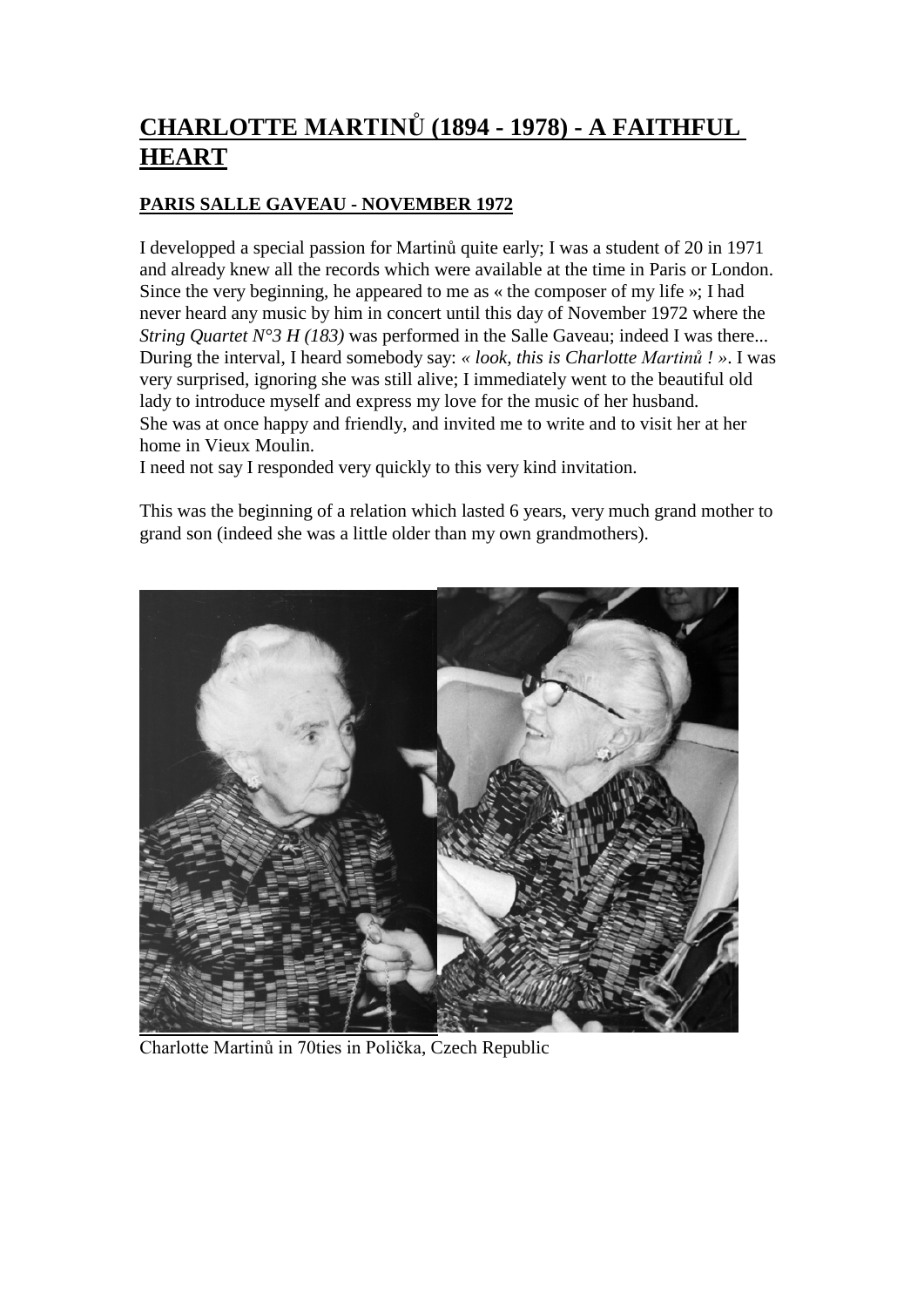#### **VISITS TO VIEUX MOULIN**

Many times, I went to visit her to this small house in Vieux-Moulin, near Compiègne (60 km North of Paris) she inherited from her aunt Angèle, and where they had spent many months after the war<sup>1</sup>.

The first time I went, she told me *« you have the same size as him ! »*; and indeed I am, very exactly with my 1.86 m. At the time, I was also just as thin as he was during all his life.

It is easy to imagine my feelings when I was surrounded by so many things which had been in Martinů's environment.

In particular, this very big cupboard, full of scores, letters, tapes and records, was quite the treasure island  $2\ldots$ 

We spent hours speaking, listening to music (on the latest Supraphon recordings, which were not available in France, but which I got through Charlotte as soon as issued), including old tapes of concerts which revealed to me some masterpieces not yet recorded like a Vienna Festival performance of *The Epic of Gilgamesh (H351)* under Paul Sacher in 59 which, despite the terrible sound quality, conveys an incredible, unequaled strength to this great work.  $3$ 

She gave me a few personal objects of Martinů, like the tray were he set his pens, and some sketches. She gave me the original manuscript score of *Písničky na jednu stránku (Songs on one page) ( H 294*) written in New York in 1943).

I also helped her to write legends on her photo albums, because my writing was small enough for that. So, we revived together all the more or less happy memories of their extraordinary life.

She showed me her garden and all the latest changes she did there.

Unfortunately, she refused any pictures of her to be taken, so I have no direct testimony of these blessed hours  $4$ .

The afternoon generally ended with a good dinner nearby, with her great nephew,

Alain Bécourt, who was during all these years the kindest and most devoted driver and helped her in every occasion.

The vicar of Vieux-Moulin, Père Verbrugge, who was also a well known archeologist, and had been a faithful friend for many years, also attended the dinners.

Although he was not passionate with music, he asked me to record a tape which could permanently play Martinů's music in his church.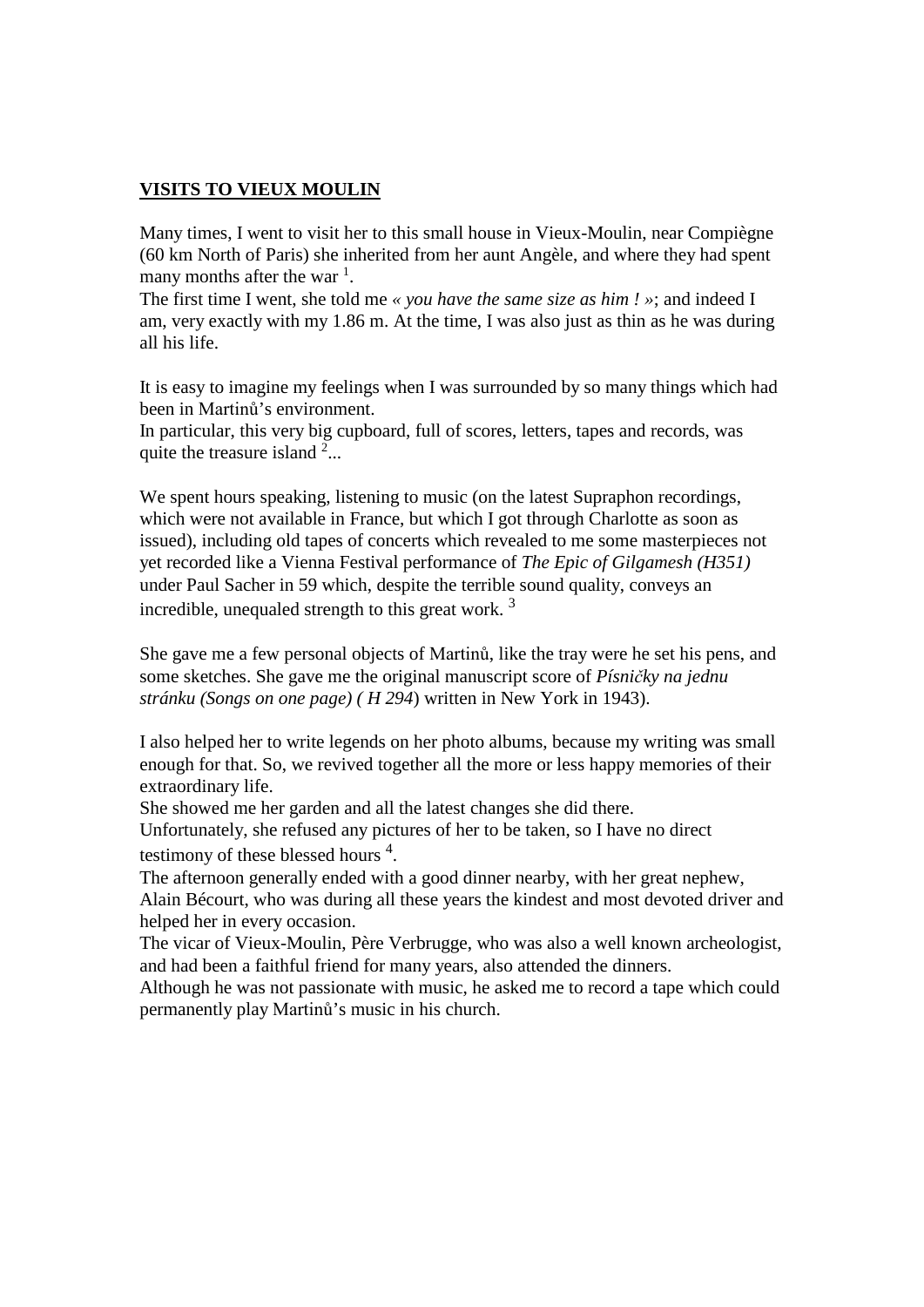

Vieux-Moulin

### **CONCERTS - SPECIAL OCCASIONS**

I went in some occasions to concerts with Charlotte Martinů<sup>5</sup>; unfortunately, Martinů's music was very rarely played at the time in France, and I am forced to say this has not much been improved since then, despite the action of people like the musicologist Guy Erisman, who published in 1990 the first, and notable biography in French about the composer <sup>6</sup>.

In 1990, there was a marked interest towards Martinů in his 100th year, which did not last enough to establish him definitely in France as one of the major 20th century composers.

Two occasions have been especially memorable:

The first one was in Rouen, where *The Greek Passion (H 372)* was performed in March 1973. The event in itself was outstanding being also it was the French Première, and my passion was reinforced by the impact of the live performance  $<sup>7</sup>$ .</sup> Besides Charlotte, an other presence made the concert very special: Eleni, the widow of Kazantzakis, a writer among my favourites, was here too.

The second one happened in August 1974, when Charlotte made her usual pilgrimage to Schönenberg, the Sacher's estate near Basle; I was living in Alsace at the time, so I joined Charlotte and her nephew directly at the Sachers.

My old Citroën « 2 CV » took place near the Rolls Royces, and we were greeted with extreme kindness by Paul Sacher; the atmosphere was a little more tense with Maja Sacher, because Charlotte had just decided that Bohuslav body would be transfered to Polička after her own death. He had been buried in the park of Schönenberg and Maja had much difficulty to accept this decision <sup>8</sup>.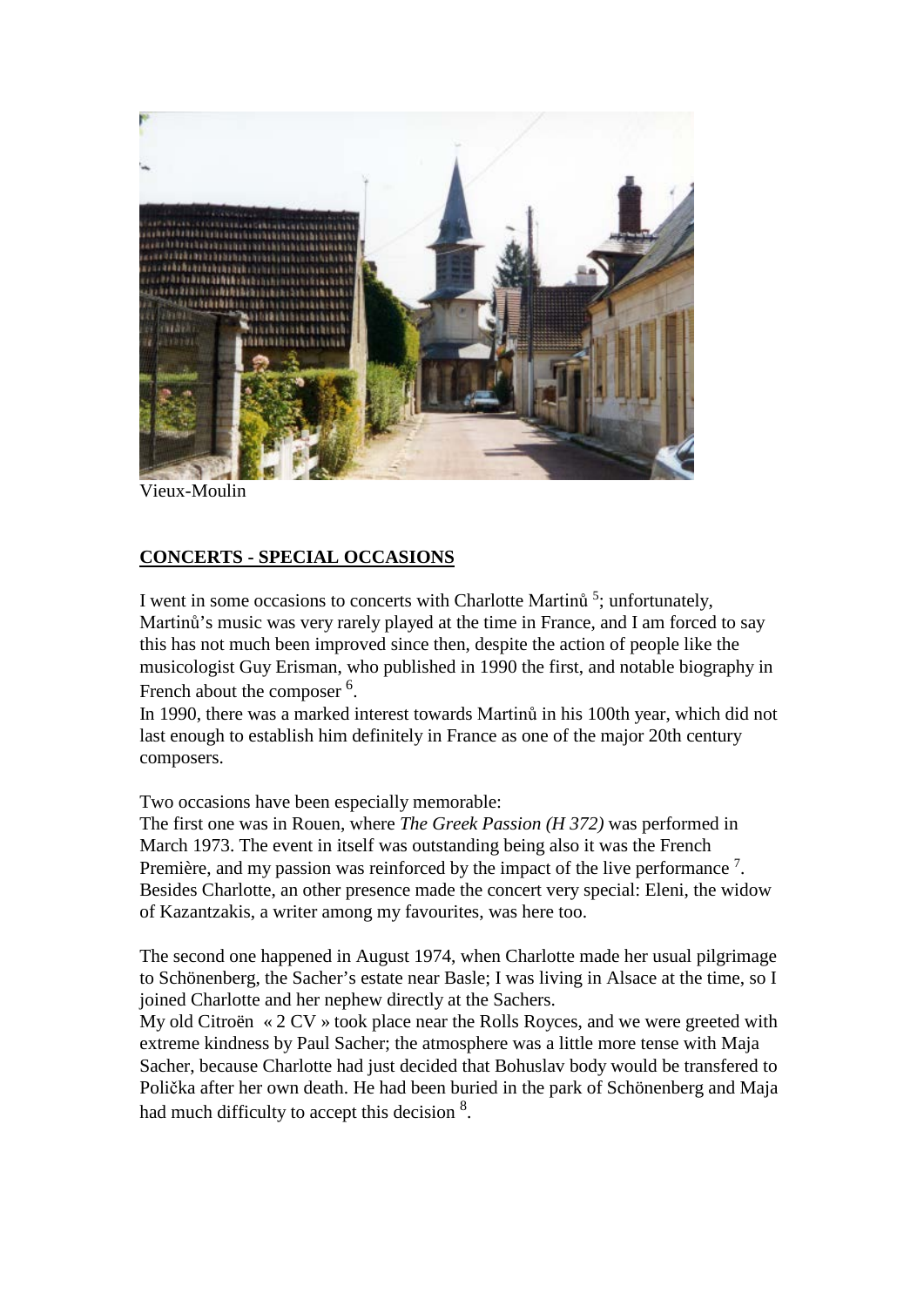

Bohuslav Martinů´s temporary grave in Schönenberg, Switzerland

The house contains one of the most extraordinary collection of 20th century paintings you can imagine. When I was going ecstatically from room to room, Rostropovitch joined us; he seemed extremely happy to meet Charlotte, saying he was playing the Sonatas quite often to himself (sad that he does not play them in concert or on record). He asked me if no unknown Concerto existed. After all, *Cello Concerto N° 2 (H302)*, had only come to light 9 years before; no doubt Sláva could have championned it and made it known all over the world - even if Saša Večtomov deserved to get this masterpiece). I could only tell him that nothing new could be offered. In the same evening, we were in Lucerne, where Firkušný played the *Fantaisie et Toccata (H 281)*; the presence of Kubelík, the deep affection both showed towards Charlotte crowned a day entirely unique in my memories.

#### **CHARLOTTE AND BOHUŠ**

Bohuš and Charlotte Quennehen met in Paris, at a Médrano circus performance, in 1926; they were 36 and 32, which means they were not exactly young things, even if Martinů at the time was still a kind of student; anyway he certainly behave like a one in his eager desire to learn and breathe a different air in Paris. The life they had together for some 33 years has certainly not been always an easy one. Charlotte was asked by friends to write about this life and she did in a small book  $9$ , a task which exhausted her; she tells with the greatest simplicity how tough their material life can have been, especially at the beginning of the war. They had 6 different addresses in Paris in 13 years, some of them very uncomfortable.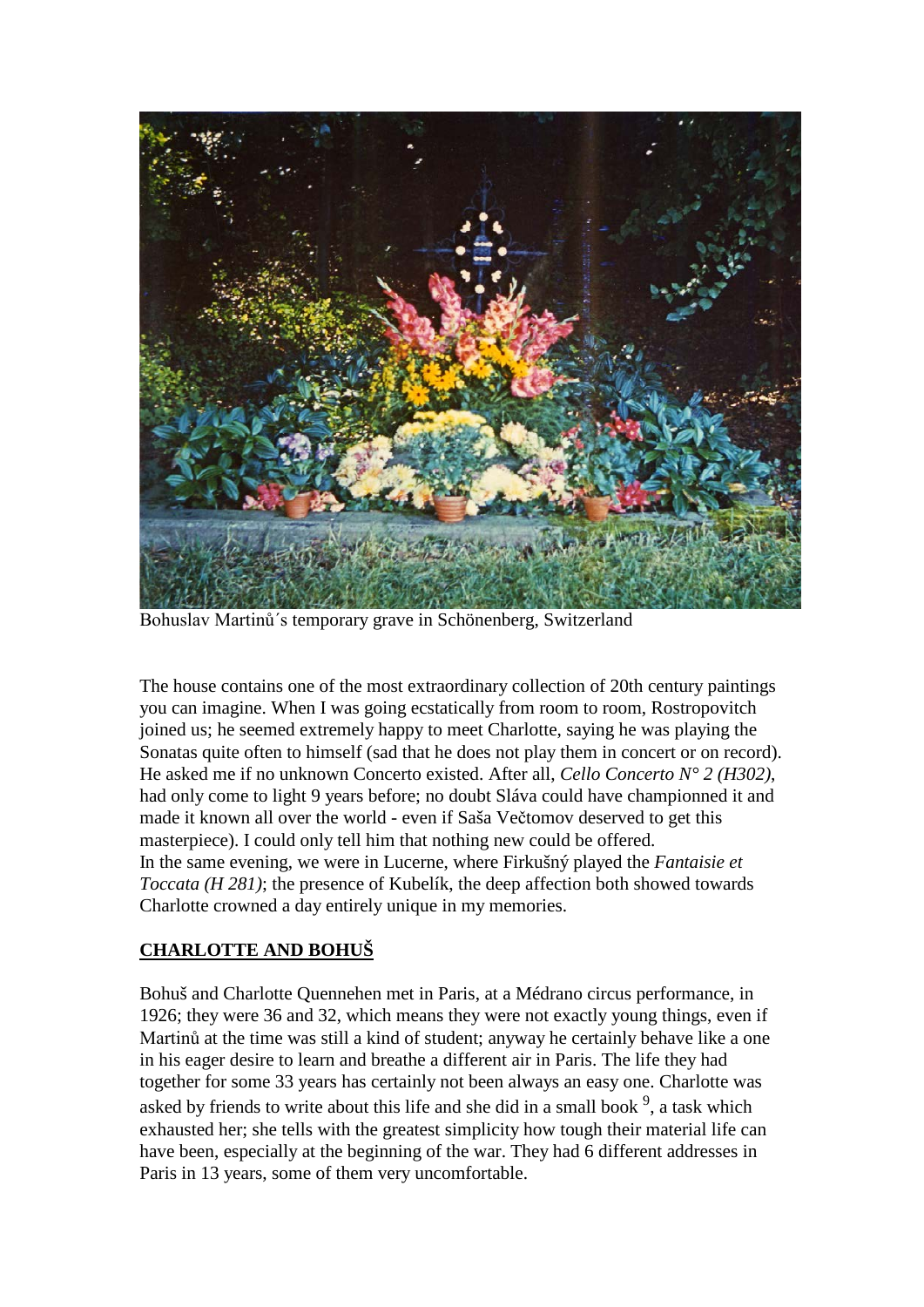Certainly, the fact that she accepted continuing to work as a dressmaker, even in the American years, until the beginning of the 1950's allowed Martinů to spend most of his time composing, and so he was not forced to earn his leaving as a teacher or an instrumentalist. Therefore, we can be immensely grateful for so many masterpieces Charlotte's work allowed to be born; she also created an environment without any day to day cares which would have made creative work difficult.

Because, if Martinů created music like a tree makes leaves, or a spring gives water, he needed peace and concentration to work.

#### What did they have in common ?

Indeed, reading Charlotte's memories, you would think they had almost everything in common; in particular, a very deep love for nature, a great simplicity in their behaviour and their way of life. Simplicity in life, simplicity in music <sup>10</sup>. Official honours were not at all what they liked, and Charlotte only accepted them as a recognition of Bohuslav as a genius, and she was immensely proud of him.



*Bohuslav and Charlotte Martinů in New York in 40ties*

However, her memories do not mention the storms they had to face in their domestic life. In all our discussions at the end of her life, she did not mention anything; but as, at the time, I was not aware of anything, I am not sure I would have understood any allusion.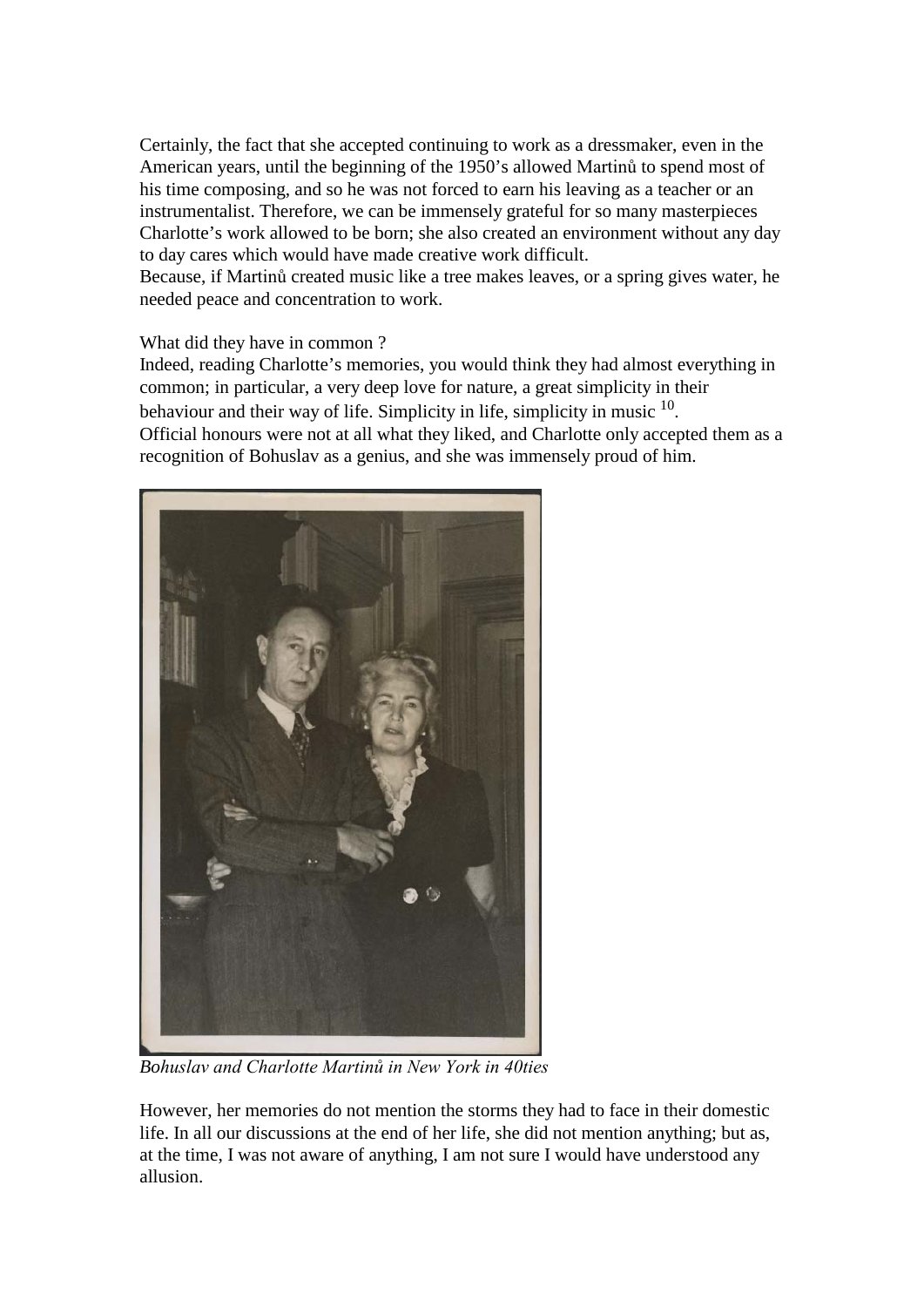If Martinů was a simple man, there was obviously a completely different facet in his personality; the dreamer was also a great reader, very keen of philosophy, a companion of the most advanced artistic tendencies, in literature, painting just as well as music; easy to be convinced when you know who were his friends, and the kind of librettos which inspired him. All this was certainly far from Charlotte's understanding; even in music, she had no culture. Martinů said with humour that when they had met, she did not know the name of Wagner ! Her love for Martinů's music only reflected her love for the man and became after his death her only reason for living.

Thus, it was probably difficult to avoid crisis.

Two are well known: firstly his life-long love for Viteslava Kapralova, his young, very gifted pupil from home, in Paris from 1937 to 1939. When she saw that their relation had no possible future, she decided to go her own way with the writer Jiri Mucha  $11$ ; she married him in April 1940, when already seriously ill, and died from miliary tuberculosis a few weeks later, tragically young: she was just 25.

The second one, the Roe Barstow affair in America from 1946 to 1952, lasted longer and reached a very serious point, disputes with Charlotte being very frequent and dramatic. Charlotte almost gave up several times, going back to France alone which was not a problem since she never got accustomed to America and New York life. She went to Prague in the Spring of 1947 to represent the composer for a series of concerts. Martinů himself had not been in Czechoslovakia since 1938 and would never return. During the war, his mother and his friend Stáňa (Stanislav) Novák died 12.

These great losses, the political uncertainties in his country, his dramatic accident at Tanglewood in July 1946 and Roe... This was too much for him to decide about future.

Finally, after long indecise periods, Martinů seemed to choose Charlotte. It is quite interesting to notice that, since the *Huit Préludes H181* for piano of 1929 dedicated *to Miss Charlotte Quennehen ,* Martinů did not dedicate any work to his wife until the *7th String Quartet in 1947* (*Concerto da Camera) (H 314)*. Did this mean a kind of cease-fire at the time the fight was at a peak ?

Even more significant is the dedication of *Les Bouquinistes du Quai Malaquais ( H 319) à ma femme Charlotte*, written in 1948 shortly before their return to Europe  $^{13}$ .

For two more years, Charlotte and Bohus lived alternatively on both sides of the Atlantic, together or separately. Bohuslav saw Roe quite often, in Europe or in America.

After 1952, they did some shorter stays in the US: Roe was definitely out of his life.

It seems that the rest of their life together was more peaceful; they had quite an easy life, thanks to the friendship of patrons like Paul and Maja Sacher, Karl and Margrit Weber and his growing reputation.

They shared their time between Rome, Nice, Schönenberg...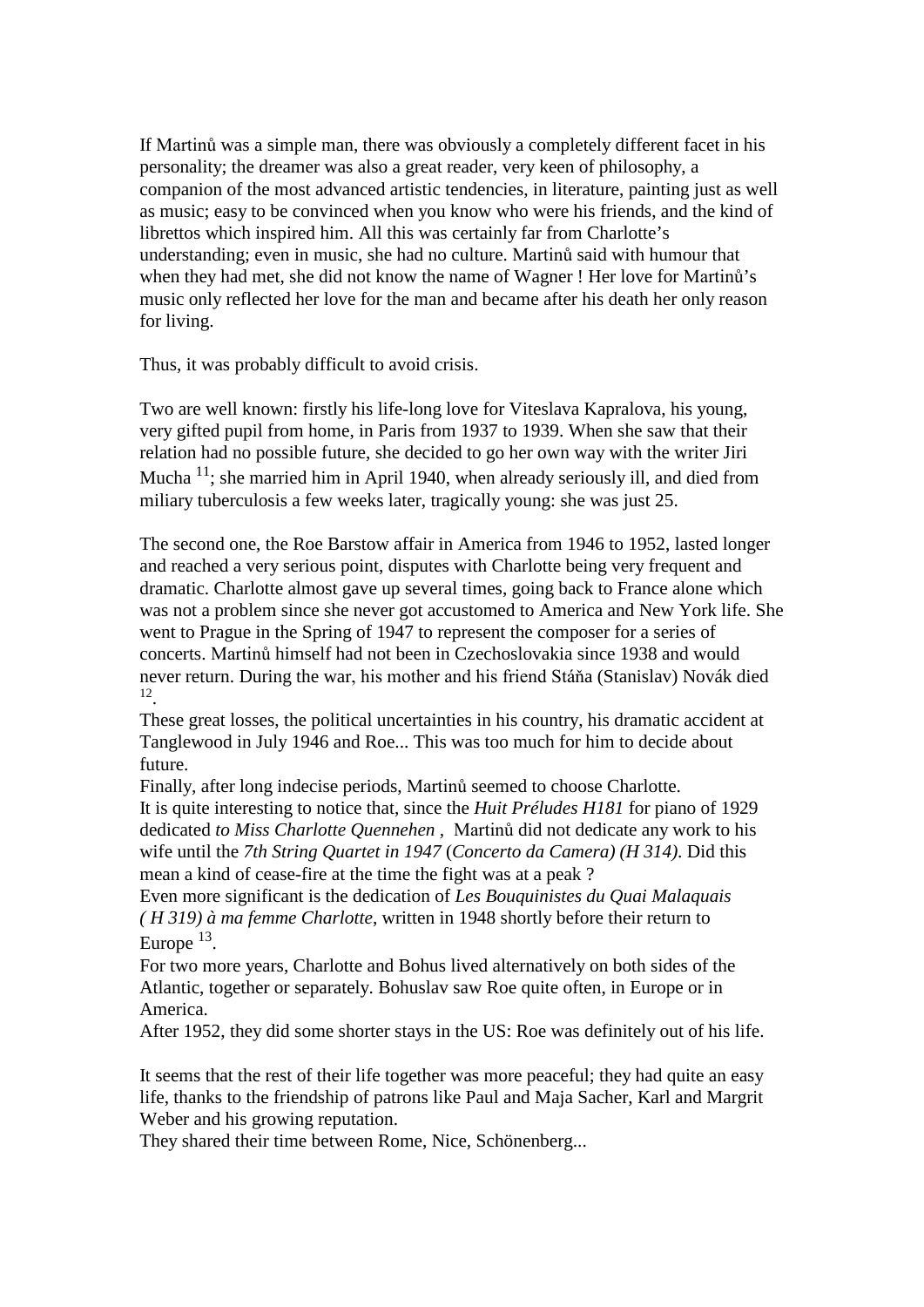She liked to tell about one of the happiest holidays they had together, in Royan (on the French Atlantic coast) in 1958 14.

# **LIVING WITHOUT BOHUŠ**

When Charlotte Martinů died in Vieux Moulin, a small village in the forest of Compiègne, on November 23d, 1978, she was 84 and had been a widow for almost 20 years. Charlotte had devoted all her energy to his music after his death. She lived in Vieux Moulin, and suffered a lot from the ingratitude of her compatriots who ignored such a composer who had chosen France for so many years. In compensation, Czechoslovakia very quickly considered him as one of its greatest men, which was far from being evident as Martinů had been so long abroad and had refused to come back in the post-war artistic and polical context of his beloved homeland. Martinů was even accused to be a « French » composer, and there were lots of controversies around his appointment as Professor of Composition at the Prague Conservatory after the war 15.

He was very concerned by such critics, and wrote in 1944:

*One thing goes with all my life, it is the critic of the French influence being considered as a reproach regarding my creation. My stay in France and all that it brought to me, is regarded as a sin; in each composition, they judge whether I got rid of it or not. It is a proof of a lack of understanding, but also of the will not to understand* 16.

Interestingly, in an interview  $17$ , Firkusny states very firmly that:

*« when Martinů was abroad, he was even more Czech than when he was at home »* <sup>18</sup> and that *« if you want to draw a continuous line of composers in Czech music, it is Smetana-Dvorak-Janacek-Martinů ».*

Charlotte was greeted in Czechoslovakia as a queen, but never accepted the offer to stay, because the country was too different for her: she understood very little Czech and she was absolutely allergic to the political regime.

She had much to do with music publishers, in particular Boosey & Hawkes, a difficult task for her for which she was not prepared, but she was advised by competent friends. She had frequent visitors, and for instance she devoted much efforts to help Harry Halbreich in his classification work, for which he was given the manuscript of the *Symphony N° 4 (H 305)* by her as a reward for his work.<sup>19</sup> Many were young musicians, which made her very happy. But she complained that most disappeared once they had got what they wanted. Faithful friends included Palenicek and Mihule, or the musicologist Pierre Vidal. In her 6 last years, all the letters she wrote to me show constant travels, projects, visitors, an enthusiasm incredible for a woman of 80 and more. All the friends from Martinů's time disappeared; the death of Munch was a blow in 1969, and I remember her sadness when the painter Zrzavy died in 1977.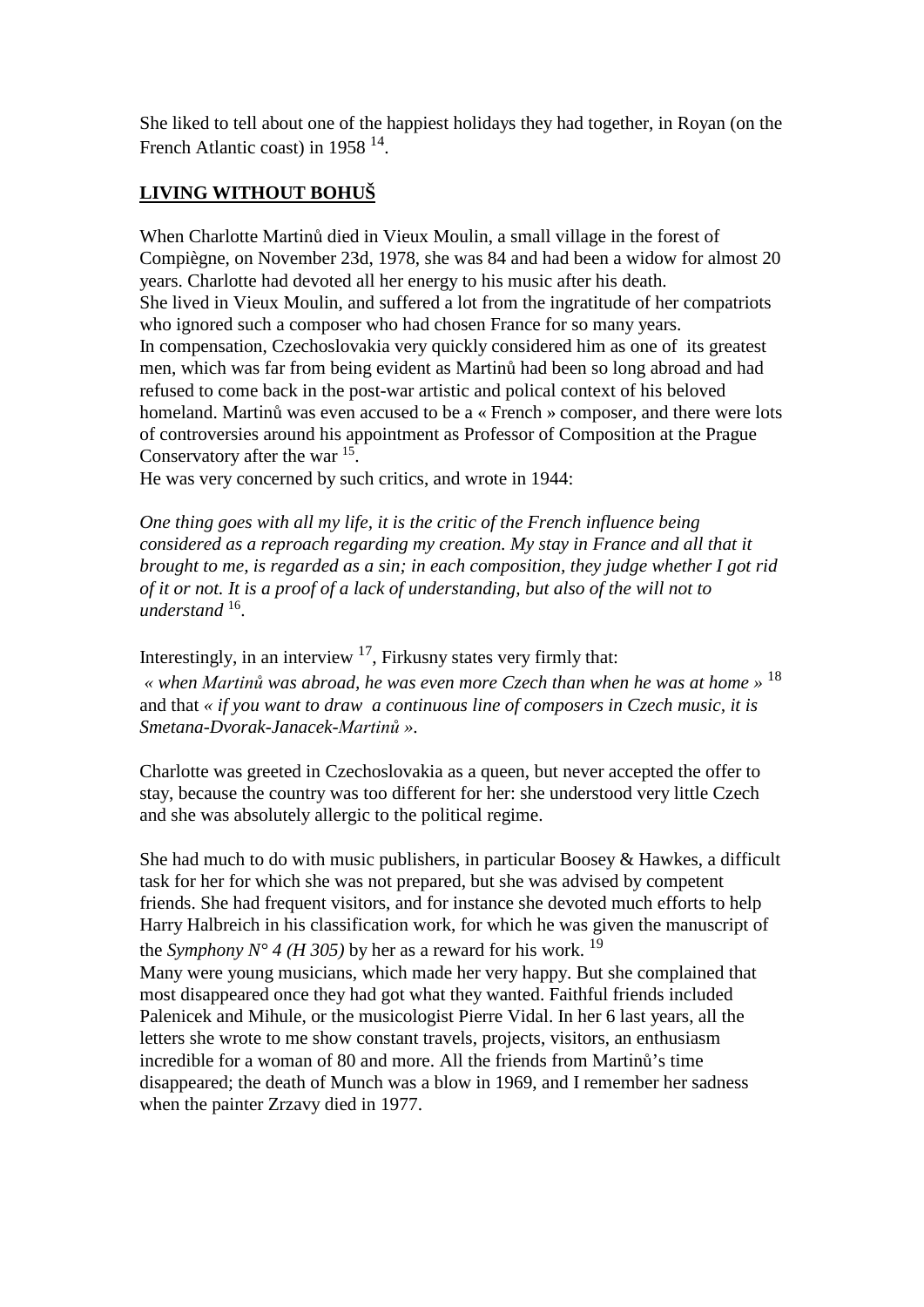*« August 23d, 1978*

*My very dear friend,*

*Thank you so much for the great kindness of your Birthday* <sup>20</sup> *wishes. I am so happy that everything is well for you, you have a pleasant life with all the things and people you love.*

*On my side, I must say I suffer a lot from my legs with this bad arthrosis; I went to the masseur in Compiègne, but he says my bones are in very bad condition; as I am too old for an operation, I must stay with my pain.*

*But I have good news: for the anniversary of his death, a record company wants to make Juliette in French; I'll let you know.*

*Yes, I received the Second Symphony by Neumann. They want to make them all. I kiss you with all my heart. Your faithful Charlotte. »*

*« October 9th, 1978*

*Thank you so much for your beautiful card from Ceylon. I have bad news for you: on September 15th, I fell in the garden and broke my left arm.*

*I am presently at Alain's father. They say I could go in a rest home near Chantilly. All these concerts cancelled for me: there is one in Gaveau, one in Théâtre des Champs Elysées with Neumann..*

*I kiss you with all my heart and many warm thoughts to your dear family. Tomorrow, I'm writing to Mihule. Your faithful Charlotte. »* 

Charlotte died 6 weeks later.

A few days after, a funeral service was held in the small church of Vieux Moulin by Père Verbrugge.

But there was no coffin in the church, since Charlotte's body had already been buried in Polička; later, Martinů's rests have been transferred from the park of Schönenberg, to Polička in August 1979, for the 20th anniversary of his death.

This was Charlotte will, even if this was very painful for Maja Sacher.

A handful of faithful French friends and officials from the Czech embassy attended the service, thinking about the incredible energy of this old woman, not in very good health these last few years.

The small house is still there; besides the door, a bronze plate (present from the Czech Music Fundation) reminds us that Charlotte *« lived there, tirelessly devoted, working to honor the artistic legacy of her husband in the years 1960 to 1978».*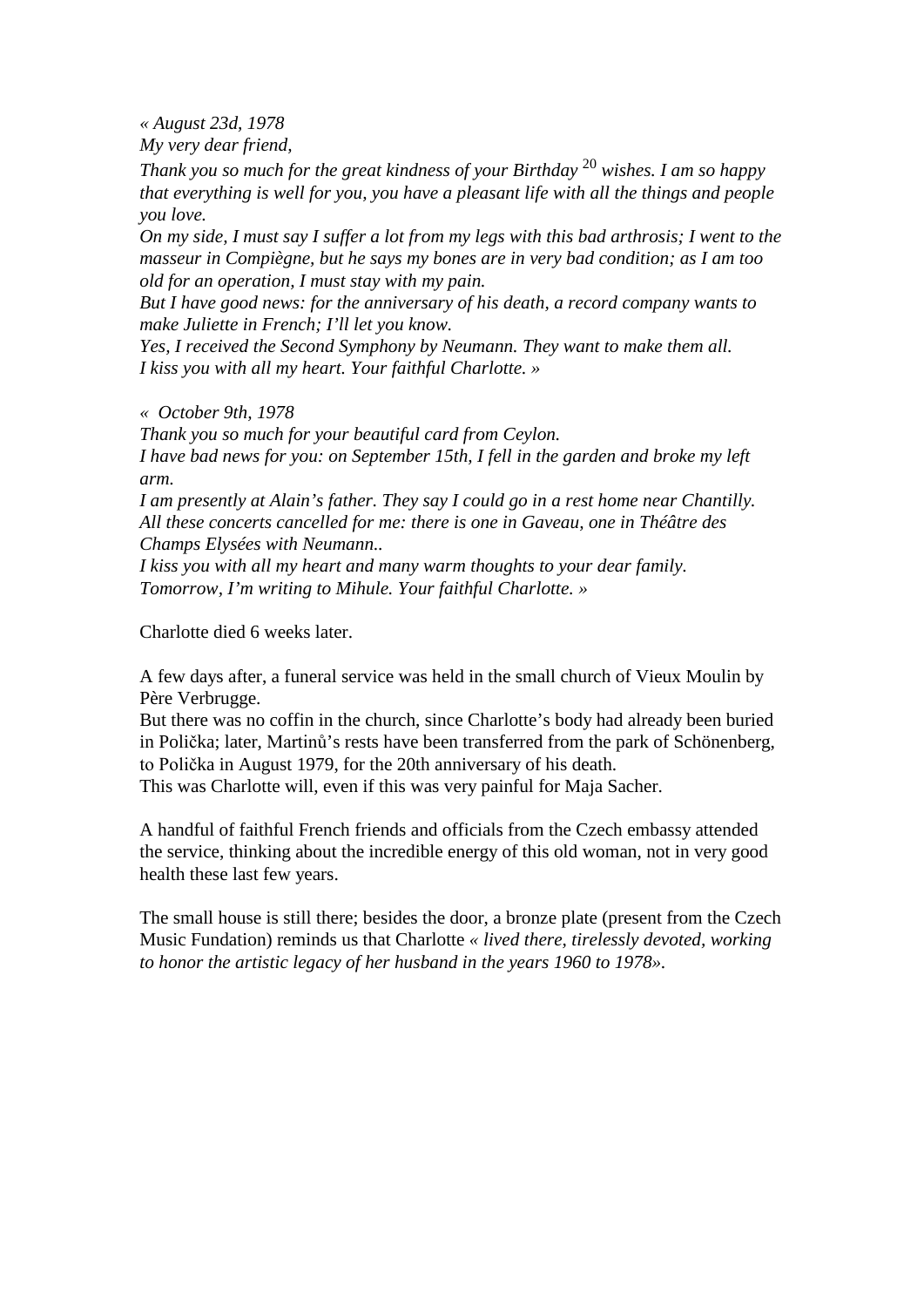

*Small house in Vieux-Moulin with the bronze plate*

1 I am not sure which house it is; not her mother's, certainly, so I would guess it is the house of Angèle Quennehen.

2 Since the death of Charlotte Martinů, all this material has been taken to Policka.

3 In 1974, I took a score of this work to the conductor Antonio de Almeida; unfortunately, he did not have the opportunity to give a performance.

4 However, she gave me two pictures of her taken at a concert in Prague where she looks exactly as when I knew her.

5 The composer Henri Dutilleux attended faithfully most of the concerts where Martinů was played.

6 Erisman, Guy : *Martinů, Un musicien à l'éveil des sources* Actes Sud, 1990

7 Paris had to wait until April 1990 to see the first performance of this masterpiece !

8 The question of the return of Martinů's body became both the obsession and a nightmare for her last years. She thought this would fulfil the reconciliation of Martinů with his country; but she was accused to be too favourable to a communist government, which was nonsense. However, the Communists did make political propaganda about the return.

9 Charlotte Martinů, *Ma vie avec Bohuslav Martinů*, also published as *Můj život s Bohuslavem Martinů*, Prague, Editio Supraphon, 1978, Editio Bärenreiter, 2003, *My Life with Bohuslav Martinů*, Prague, Orbis, 1978.

10 *What I maintain as my deepest conviction is the essential greatness of things and thoughts which are very simple ».* Cited by Pierre Vidal in the monthly journal *Ecouter, Voir*, April 1990.

11 He was the son of the painter Alfons Mucha

12 Stanislav Novák had been leader of the Czech Philarmonic Orchestra under Václav Talich. He and Martinů had been friends since their student days in Prague.

13 This exuberant work shows the intense desire to be back in Europe, and especially in Paris.

14 As a boy of 7, I spent holidays there...Did I meet the composer in the last year of his life ?

15 His particular love of Debussy's music also emphasised his resistance to any German influences,

feeling the French culture was closer to the Czech soul and nearer to the attitude of Leoš Janáček 16 Cited by Anne-Marie Morand in *Ecouter, Voir* - April 1990

17 Shown in the 1987 television film by Edmond Levy for France 3 and Czech TV. This also contains a valuable and moving contribution from Paul Sacher; it possible to hear Charlotte's voice in an interview shortly before her death, describing the dramatic events of 1940.